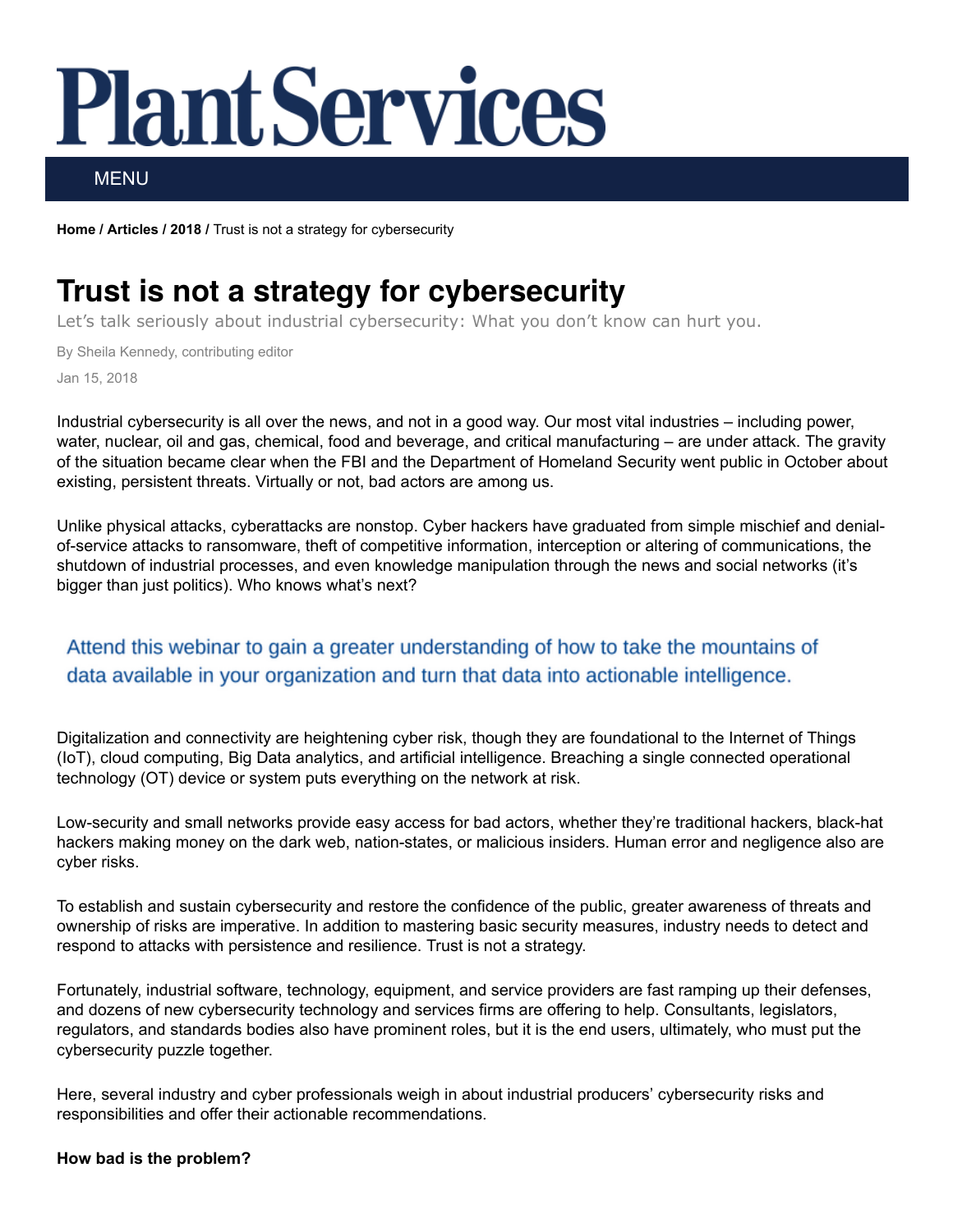When companies are surveyed about their top business risk, the answer increasingly is cybersecurity, says Alan Berman, president and CEO of the not-for-profit [Disaster Recovery International Foundation \(DRIF\).](http://www.thedrifoundation.org/) The IoT – now a \$3 trillion to \$6 trillion industry – is opening new doors to cyber hackers. An estimated 50 billion connected devices (handhelds, sensors, etc.) are in use already.

Speaking at the Society of Maintenance and Reliability Professionals (SMRP) 2017 Conference, Berman noted that cyber hacking has matured to become a sophisticated industry seeking to penetrate devices and systems through the weakest link in the chain, with the goal of profitability. "It is a business and we have to deal with it as a business," he explains.

The weakest link could be a vending machine in the plant, Berman says. "Once hackers get on the network, they can get into everything," he says. "When that happens, it could be months before the breach is discovered. What looks like a malfunction could actually be a hack."

Until there's awareness within the maintenance organization of the security risks associated with adding or replacing a connected device, the number of cyberattacks an organization sees will continue to rise, says Howard Penrose, president of [MotorDoc.](http://www.motordoc.com/)

Penrose has easily uncovered industrial cybersecurity gaps using Shodan.io, a search engine for finding internetconnected devices. In one case, "We found numerous points of access to different IoT devices using (the organization's) default passwords, including links to the documents with those passwords," he says. "In another case, an OEM had installed software on wind generation systems that allowed them to be turned on or off with a smartphone app."

Most people equate cybersecurity to the network or IT, but the things that go "boom" in the night are on the industrial control system (ICS) side, says Joe Weiss, managing partner at [Applied Control Solutions.](http://www.realtimeacs.com/) "Not enough people are looking at this," he says.

Weiss has been compiling a nonpublic ICS cyber-incident database that he says already contains more than 1,000 actual incidents, representing about \$50 billion in direct costs. Each new entry serves as a learning aid or reminder; often they're logged in his [cybersecurity blog.](http://www.controlglobal.com/blogs/unfettered)

"People worry about the IT/OT divide, but the real divide is what comes before and after the Ethernet packet," suggests Weiss. "Before the packet is where the Level 0,1 devices live (sensors, actuators, drives), and that's where cybersecurity and authentication are lacking."

## Related Content

#### [Cybersecurity:](https://www.plantservices.com/articles/2018/from-the-editor-cybersecurity-arm-yourself/) Arm yourself

Thomas Wilk says the focus on cybersecurity has taken a sudden turn toward the processors…

#### It's a lock: Secure your [network](https://www.plantservices.com/articles/2017/technology-toolbox-its-a-lock-secure-your-network/)

Sheila Kennedy says vendors are joining forces to offer more-robust industrial network…

#### 4 things you need to know about building a secure, IIoT-ready network [infrastructure](https://www.plantservices.com/articles/2017/building-secure-iiot-ready-network-infrastructure/)

How to get yourself connected.

## Most Popular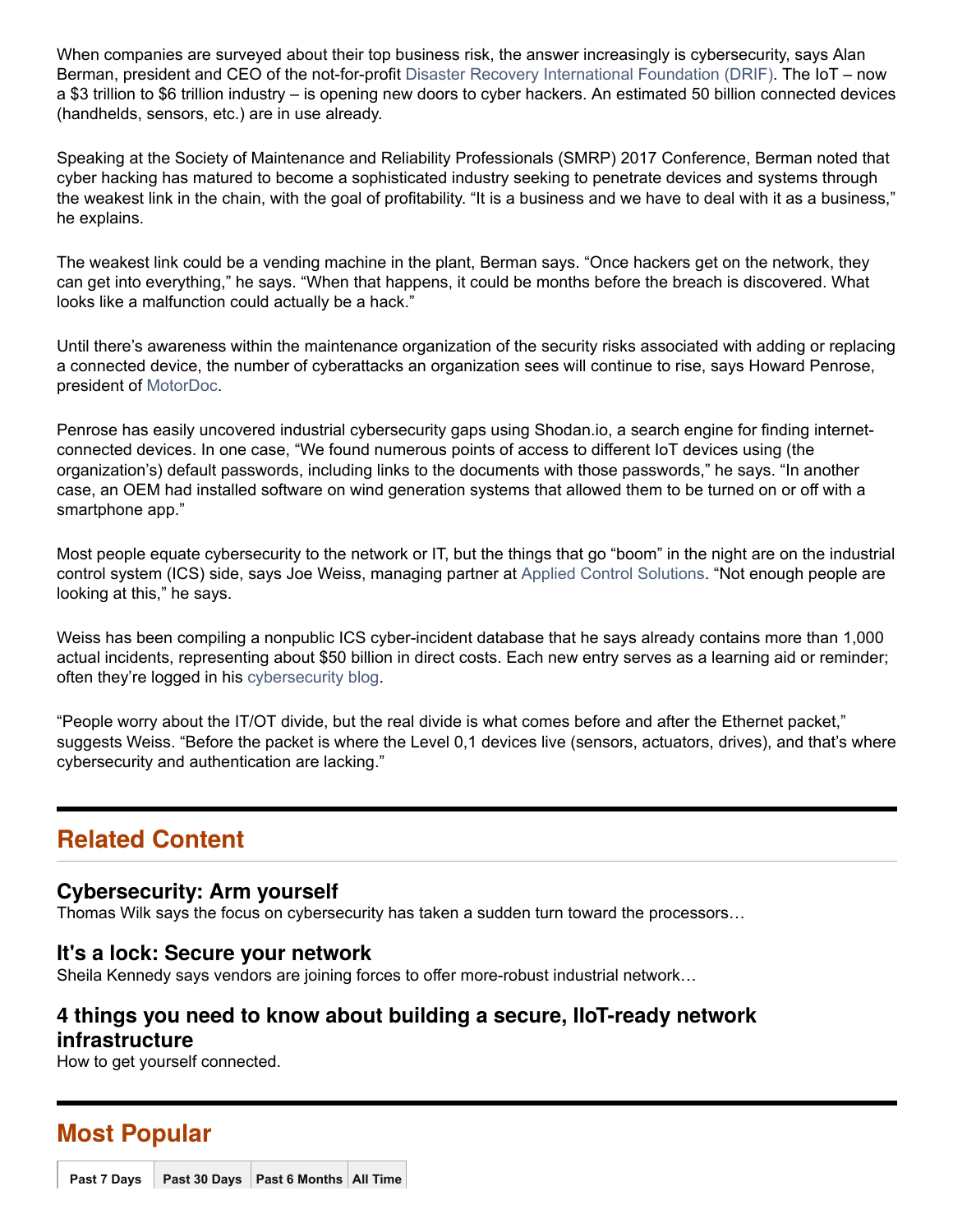| 01 | Trust is not a strategy for cybersecurity<br>Let's talk seriously about industrial cybersecurity: What you don't                                   |
|----|----------------------------------------------------------------------------------------------------------------------------------------------------|
| 02 | What to watch for in automation in 2018<br>In this installment of Automation Zone, advances in robotics and analytics                              |
| 03 | Leverage coaching to get you in the game<br>There are three distinct components that I consider necessary for the                                  |
| 04 | DMDII opens its floor to manufacturers looking to test process improvements<br>DMDII says it is "alleviating a bottleneck in the manufacturing R&D |
| 05 | Number of OSHA workplace safety inspectors declines under Trump<br>In Mississippi, number of federal OSHA inspections fell by 26% from             |

# Prevent arc flash and ground faults in your facility **PlantServices** Download our report and get the know-how you need **ASH &<br>FAULTS** to protect your workers **Download Now**

# **PlantServices**

About

[Contact Us](https://www.plantservices.com/contact-us/)

[Advertise](http://www.putmanmedia.com/our-brands/plant-services)

[Media Kit](http://www.putmanmedia.com/our-brands/plant-services/downloads-8)

[Privacy Policy](https://www.plantservices.com/privacy-policy/)

[Legal / T&C](https://www.plantservices.com/terms-and-conditions/)

**Content** 

[Blogs](https://www.plantservices.com/blogs/)

[White Papers](https://www.plantservices.com/whitepapers/)

Webinars  $\blacktriangleright$ 

[Special Reports](https://www.plantservices.com/ebooks/)

**[Events](https://www.plantservices.com/events/)** 

**[Products](https://www.plantservices.com/vendors/products/)**